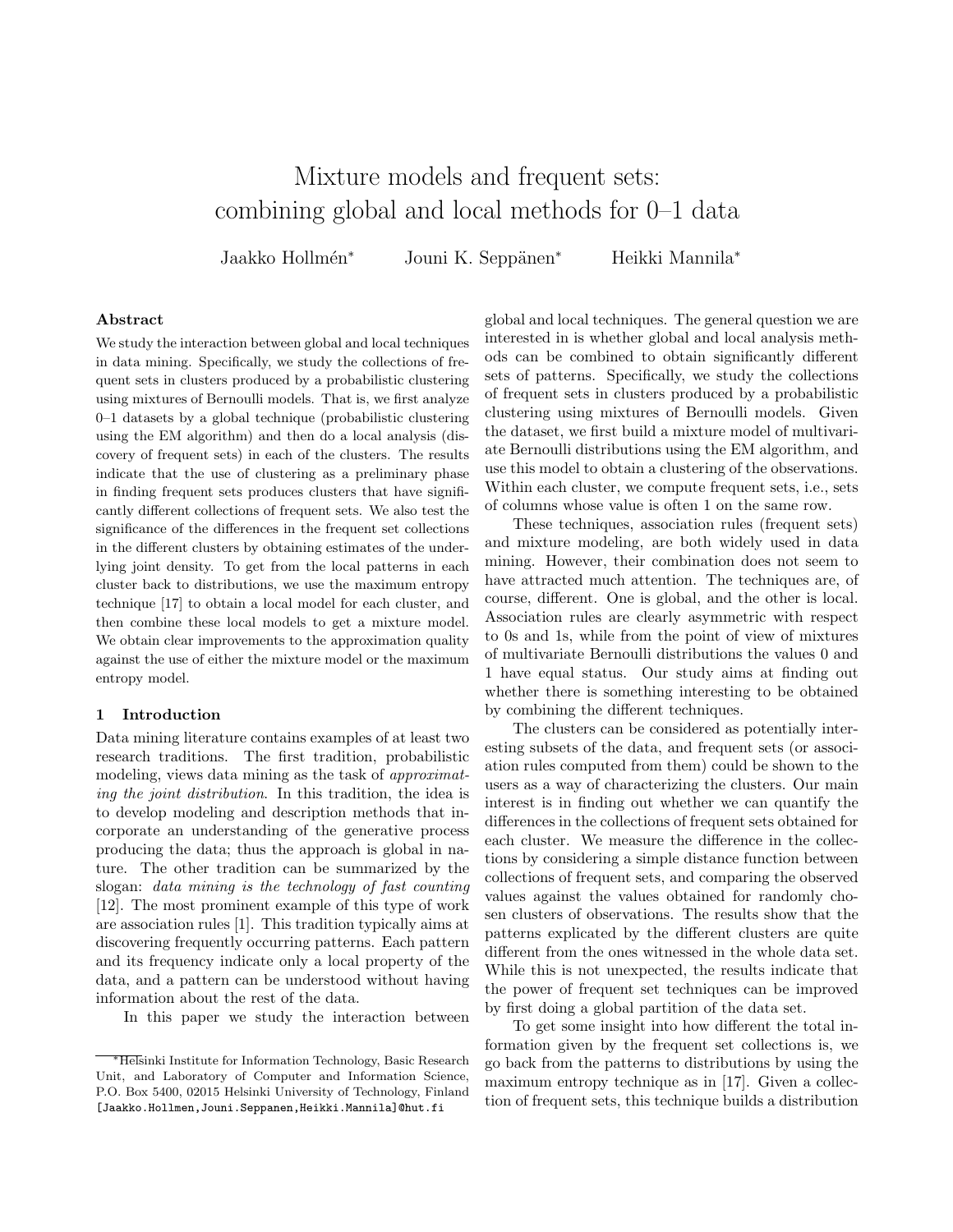that has the same frequent sets (and their frequencies) and has maximal entropy among the distributions that have this property. In this way, we can obtain a distribution from each collection of frequent sets. These distributions can be combined to a mixture distribution by using the original mixture weights given by the EM clustering. We can then measure the distance of this mixture distribution from the original, empirical data distribution using either the Kullback-Leibler or the  $L_1$ distance. The drawback of this evaluation method is that as the maximum entropy technique has to construct the distribution explicitly, the method is exponential in the number of variables, and hence can be used only for a small number of variables. Nevertheless, the results show that the use of collections of frequent sets obtained from the clusters gives us very good approximations for the joint density.

#### 2 Probabilistic modeling of binary data

To model multivariate binary data  $\mathbf{x} = (x_1, \dots, x_d)$  with a probabilistic model, we assume independence between observations and arrive at the multivariate Bernoulli distribution  $P(\mathbf{x}|\theta) = \prod_{k=1}^d \theta_k^{x_k} (1 - \theta_k)^{1 - x_k}$ . The independence assumption is very strong, however, and quite unrealistic in many situations. Finite mixtures of distributions provide a flexible method to model statistical phenomena, and have been used in various applications [13, 8]. A (finite) mixture is a weighted sum of component distributions  $P(\mathbf{x}|\theta_i)$ , weights or mixing proportions  $\pi_j$  satisfying  $\pi_j \geq 0$  and  $\sum \pi_j = 1$ . A finite mixture of multivariate Bernoulli probability distributions is thus specified by the equation

$$
P(\mathbf{x}|\mathbf{\Theta}) = \sum_{j=1}^{J} \pi_j P(\mathbf{x}|\theta_j) = \sum_{j=1}^{J} \pi_j \prod_{i=1}^{d} \theta_{ji}^{x_i} (1 - \theta_{ji})^{1 - x_i}
$$

with the parameterization  $\mathbf{\Theta} = {\pi_1, \ldots, \pi_J, (\theta_{ji})}$  containing  $J(d+1)$  parameters for data with d dimensions.

Given a data set  $R$  with  $d$  binary variables and the number  $J$  of mixture components, the parameter values of the mixture model can be estimated using the Expectation Maximization (EM) algorithm [6, 19, 14]. The EM algorithm has two steps which are applied alternately in an iterative fashion. Each step is guaranteed to increase the likelihood of the observed data, and the algorithm converges to a local maximum of the likelihood function [6, 21]. Each component distribution of the mixture model can be seen as a cluster of data points; a point is associated with the component that has the highest posterior probability.

While the mixture modeling framework is very powerful, care must be taken in using it for data sets with high dimensionality. The solutions given by the EM algorithm are seldom unique. Much work has been done recently in improving the properties of the methods and in generalizing the method; see, e.g., [4, 15, 20, 7].

## 3 Frequent itemsets and maximum entropy distributions

We now move to the treatment of local patterns in large 0–1 datasets. Let R be a set of n observations over d variables, each observation either 0 or 1. For example, the variables can be the items sold in a supermarket, each observation corresponding to a basket of items bought by a customer. If many customers buy a set of items, we call the set frequent; in the general case, if some variables have value 1 in at least a proportion  $\sigma$ of observations, they form a frequent (item)set. The parameter  $\sigma$  must be chosen so that there are not too many frequent sets. Efficient algorithms are known for mining frequent itemsets [2, 9, 10].

Frequent sets are the basic ingredients in finding association rules [1]. While association rules have been a very popular topic in data mining research, they have produced fewer actual applications. One reason for this is that association rules computed from the whole dataset tend to give only fairly general and vague information about the interconnections between variables. In practice, one often zooms into interesting subsets. While association rules are fairly intuitive, in many applications the domain specialists are especially interested in the frequently occurring patterns, not just on the rules (see, e.g., [11]).

By themselves, the frequent sets provide only local information about the dataset. Given a collection of frequent sets and their frequencies, we can, however, use the maximum entropy principle in a similar way as in [16, 17] to obtain a global model. A model is a joint distribution of the variables, and in general there are many distributions that can explain the observed frequent sets. From these distributions, we want to find the one that has the maximum entropy. There is a surprisingly simple algorithm for this called iterative scaling [5, 18]. A drawback is that the joint distribution, when represented explicitly, consists of  $2^d$  numbers.

# 4 Experimental data

We consider three data sets. The first data set Checker has  $d = 9$  and  $n = 10<sup>4</sup>$ , and the generative distribution is a mixture of 6 Bernoulli distributions with varying mixture proportions  $P(j) \propto j$ . The Bernoulli distributions form 3 horizontal and 3 vertical bars in the  $3 \times 3$  grid of the 9 variables. To add noise to the data, ones were observed with probability 0.8 and in the clusters and with probability 0.2 elsewhere.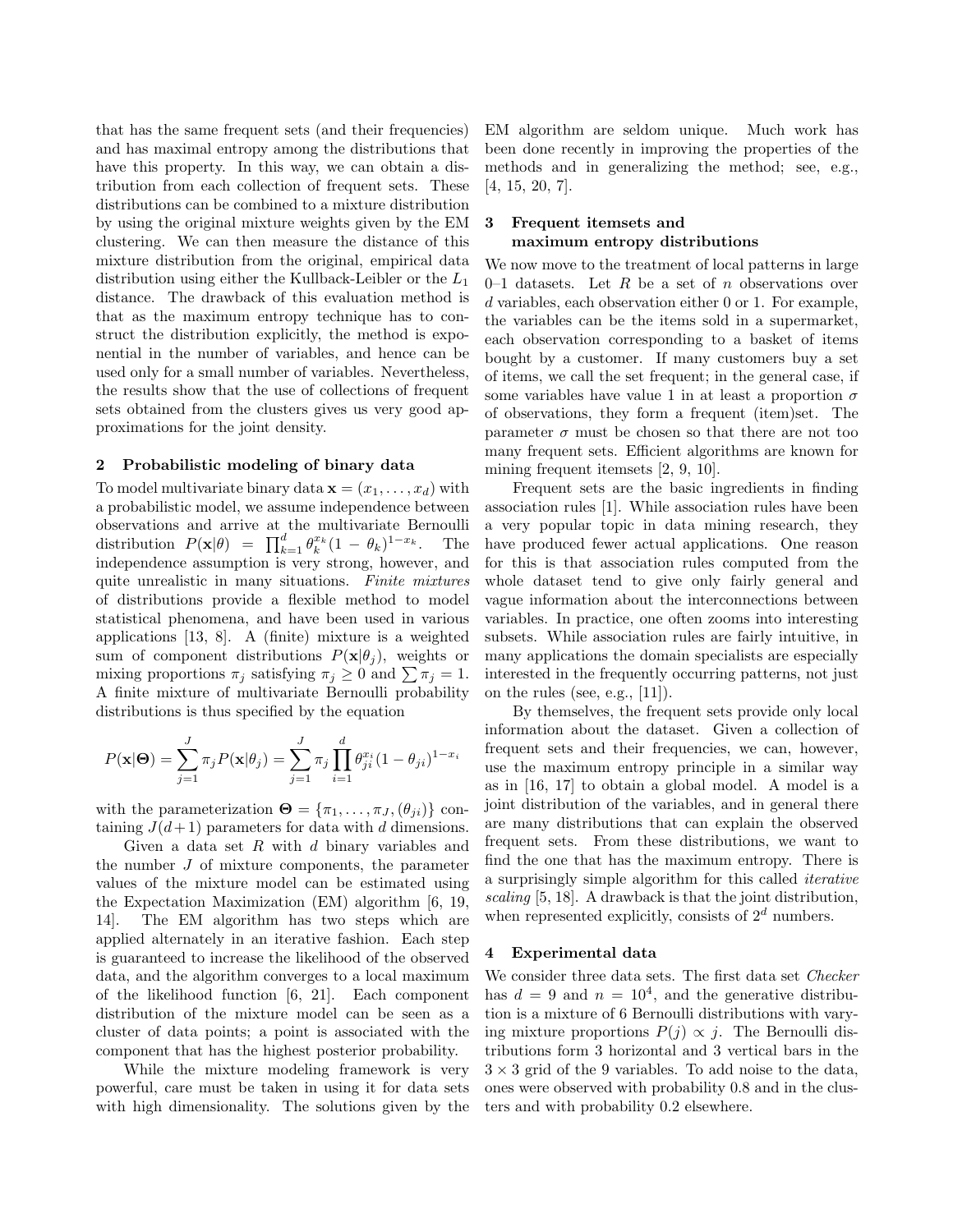The second data set is a subset of the Reuters-21578 data collection, restricted to the words occurring in at least 50 of the documents  $(d = 3310, n = 19043)$ . The third data set is the so called Microsoft Web data [3] that records users' visits on a collection of Web pages  $(d = 285, n = 32711).$ 

## 5 Frequent sets in clusters: comparisons of the collections

Recall that our basic goal is to find out whether one could obtain useful additional information by using the frequent set discovery methods only after the data has been clustered. To test this hypothesis, we first cluster the data with the mixture model to k cluster sets, with methods described in Section 2. Then we calculate the collections of frequent sets separately for each cluster using some given threshold  $\sigma$ . This gives us k collections of frequent sets. To compare two different collections  $\mathcal{F}_1$  and  $\mathcal{F}_2$  of frequent sets, we define a dissimilarity measure that we call deviation,

$$
d(\mathcal{F}_1, \mathcal{F}_2) = \frac{1}{|\mathcal{F}_1 \cup \mathcal{F}_2|} \sum_{I \in \{\mathcal{F}_1 \cup \mathcal{F}_2\}} |f_1(I) - f_2(I)|.
$$

Here, we denote by  $f_i(I)$  the frequency of the set I in  $\mathcal{F}_i$ , or  $\sigma$  if  $I \notin \mathcal{F}_i$ . The deviation is in effect an  $L_1$  distance where missing values are replaced by  $\sigma$ .

We computed the mean deviation between each cluster and the whole dataset, varying the number of clusters k and the value of the support threshold  $\sigma$ . Moreover, we compared the results against the collections of frequent sets obtained by taking a random partitioning of the observations into  $k$  groups, of the same size as the clusters, and then computing the frequent set collections. The results are shown in Figure 1 for the Checker dataset. Other datasets exhibited similar behavior.

The results show that indeed the patterns explicated by the different clusters are quite different from the ones witnessed in the whole data set. The size of the difference was tested for statistical significance by using a randomization method, which shows a clear separation between the differences among the true clusters and random clusters. In 100 randomization trials the differences were never larger than in the true data. While this is not unexpected, one should note that the average error in the frequency of a frequent set is several multiples of the frequency threshold: the collections of frequent sets are clearly quite different. The results indicate that the power of frequent set techniques can be improved by first doing a global partition of the data set.



Figure 1: Mean of the difference in the Checker data between the frequencies of the frequent sets in the whole data set compared against the frequency in each of the clusters, divided by the support threshold. Xaxis: frequency threshold  $\sigma$ . Y-axis: the difference in multiples of  $\sigma$ . Frequencies of sets that are not frequent on one of the datasets are approximated using  $f = \sigma$ . Dashed values: results of a single randomization round.

# 6 Maximum entropy distributions from frequent sets in the clusters

The comparison of collections of frequent sets given in the previous section shows that the collections are quite different. We would also like to understand how much the collections contain information about the joint distribution. For this, we need to be able to obtain a distribution from the frequent sets.

We go back from the patterns to distributions by using the maximum entropy method as in [16, 17]. Given a collection of frequent sets, this technique builds a distribution that has the same frequent sets (and their frequencies) and has maximum entropy among the distributions that have this property. In this way, we can obtain a distribution from each collection of frequent sets. These distributions can be combined to a mixture distribution by using the original mixture weights given by the EM estimation. We can then measure the distance of this mixture distribution from the original, empirical data distribution.

The drawback of this evaluation method is that as the maximum entropy technique has to construct the distribution explicitly, the method is exponential in the number of variables, and hence can be used only for a small number of variables. In the experiments we used the 9 most commonly occurring variables in both the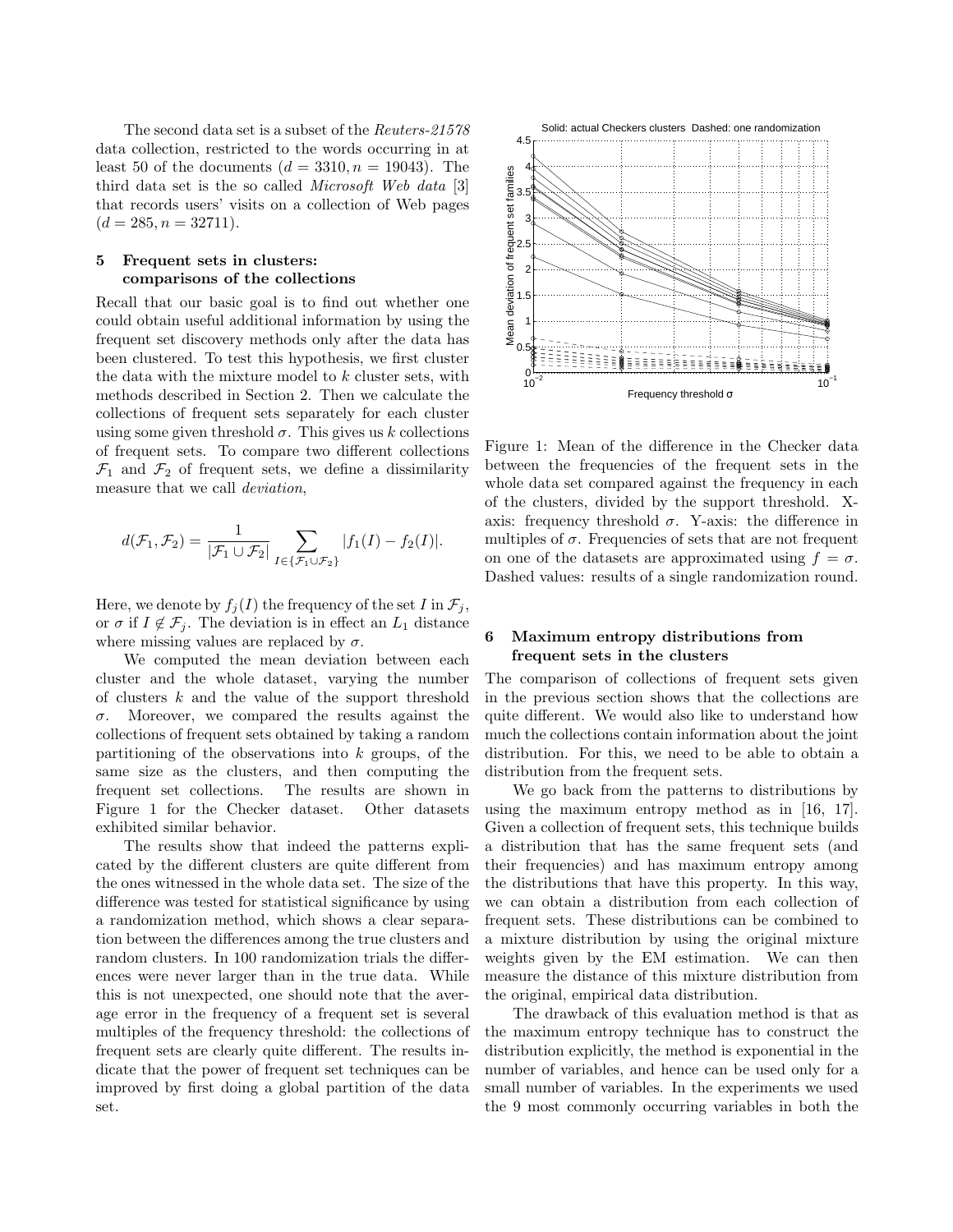

Figure 2: Reuters data, 9 most frequently occurring variables: L1-distance for mixtures of maxents with empirically estimated mixing proportions. X-axis: the frequency threshold. Y -axis: the L1-distance between the mixture distribution and the empirical distribution in the data.

Reuters and the Microsoft web datasets. The results are shown in Figure 2 for the Reuters dataset and in Figure 3 for the Microsoft web dataset. The Checker dataset exhibited similar behavior and is omitted.

In the figures the  $x$ -axis corresponds to the frequency threshold  $\sigma$  for the frequent set computation, and the y-axis shows the  $L_1$  distance  $\sum_x |g(x) - f(x)|$ , where x is a  $0-1$  vector of length d, g is the maxent mixture, and  $f$  is the "real" distribution from which the data were generated. With the Kullback-Leibler measure  $E_g[log(g/f)] = \sum_x g(x)log(g(x)/f(x))$ , the resuls were similar and are omitted here.

We also compared the approximation of the joint distribution given by the initial mixture model against the empirical distribution; this distance is not dependent on the frequency threshold used. The results were in most cases clearly inferior to the others, and are therefore not shown.

We observe that the distance from the "true" empirical distribution is clearly smaller when we use the mixture of maximum entropy distributions obtained from the frequent sets of the clusters. The effect is especially strong in the case of the Microsoft web data. The results show that the use of collections of frequent sets obtained from the clusters gives us very good approximations for the joint density.

One could, of course, use out-of-sample likelihood techniques or BIC-type of methods to test whether the number of extra parameters involved in the mixtures of maximum entropy distributions is worth it. Our goal in



Figure 3: Microsoft web data, 9 most frequently occurring variables: L1-distance for mixtures of maxents with empirically estimated mixing proportions. X-axis: the frequency threshold. Y -axis: the L1-distance between the mixture distribution and the empirical distribution in the data.

this paper is, however, only to show that the clusters of observations produced by EM clustering do indeed have significantly different collections of frequent sets.

#### 7 Summary

We have studied the combination of mixture modeling and frequent sets in the analysis of 0–1 datasets. We used mixtures of multivariate Bernoulli distributions and the EM algorithm to cluster datasets. For each resulting cluster, we computed the collection of frequent sets. We computed the distances between the collections by an  $L_1$ -like measure. We also compared the information provided by the collections of frequent sets by computing maximum entropy distributions from the collections and combining them to a mixture model.

The results show that the information in the frequent set collections computed from clusters of the data is clearly different from the information given by the frequent sets on the whole data collection. One could view the result as unsurprising. Indeed, it is to be expected that computing a larger number of results  $(k \text{ collections})$ of frequent sets instead of one) gives more information. What is noteworthy in the results is that the differences between the frequencies of the frequent sets are so large (see Figure 1). This indicates that the global technique of mixture modeling finds features that can actually be made explicit by looking at the frequent sets in the clusters.